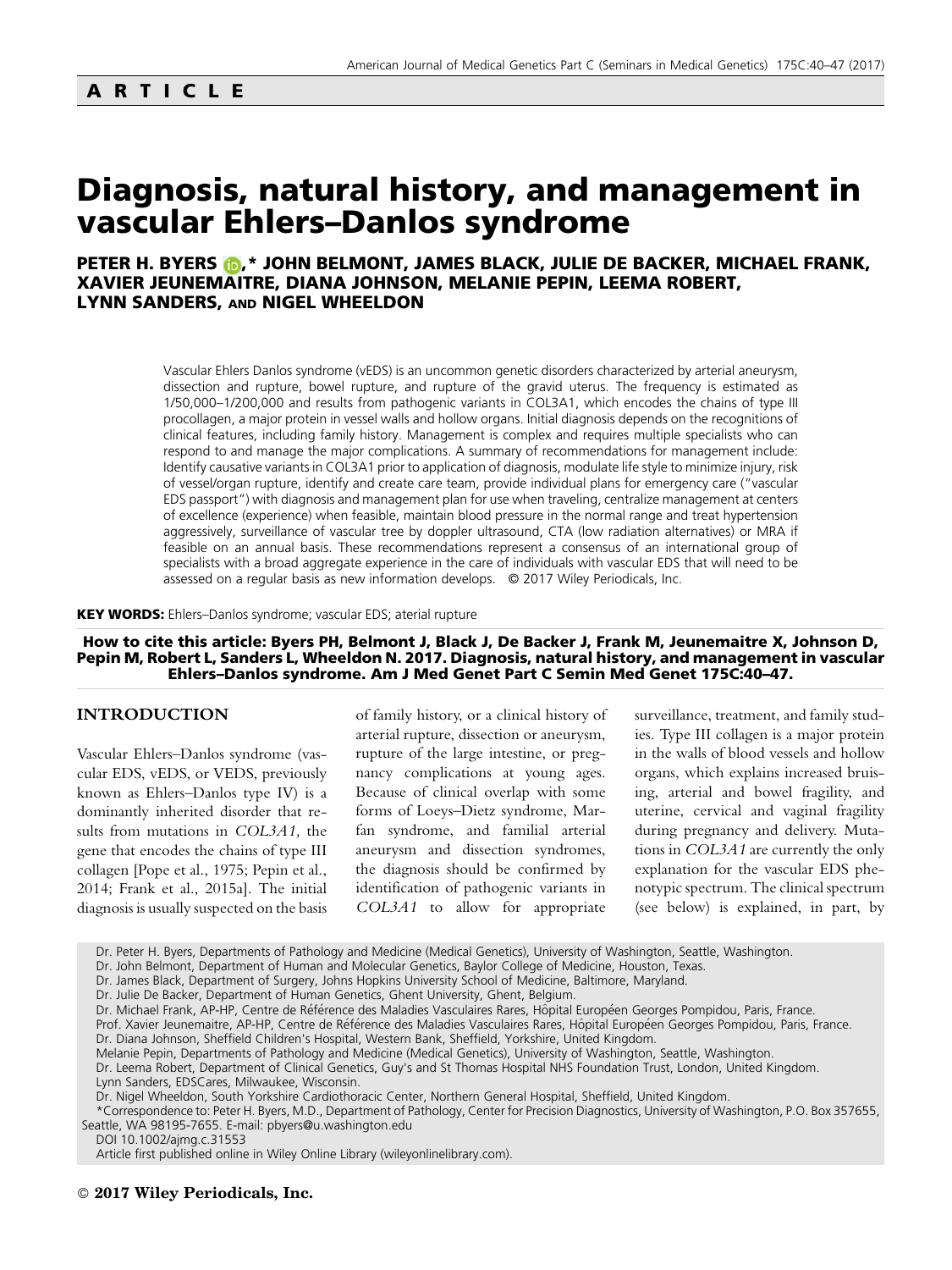striking allelic heterogeneity. Clinical heterogeneity among individuals with the same pathogenic variant is probably explained by other genetic modifiers. About half of the probands identified have no family history of vascular EDS, which means the diagnosis is often made in the context of the major complications of the condition. Biallelic mutations have been found in less than 1% of all affected individuals [Plancke et al., 2009; Jorgensen et al., 2015].

## Diagnostic Testing

Sequence analysis of COL3A1 in a qualified clinical laboratory is very sensitive and is thought to identify the underlying pathogenic variant in more than 98% of individuals with vascular EDS. The sensitivity differs little among sequencing strategies so that analysis by Sanger sequencing, exome sequence analysis, or genome sequence analysis appear to be equally effective although genome sequence analysis could identify deep intronic mutations that result in splicing alterations. For individuals with clinical features consistent with vascular EDS in whom no COL3A1 mutation has been identified, routine sequence analysis, genome sequence analysis, examination of mRNA from cultured fibroblasts, or genome sequence of the region can identify deep intronic variants that alter splicing. Whole exome sequencing is unlikely to uncover a COL3A1 pathogenic variant in a patient who has previously been tested with a gene panel. In individuals with clinical features of vascular EDS in whom no COL3A1 mutation has been identified, considerations should be given to analysis of other genes such as those that disrupt the  $TGF\beta$ signaling pathways and may be referred for research studies to search for additional genetic alterations.

# NATURAL HISTORY

The key element to the creation of an effective assessment and management plan for people with vascular EDS is a comprehensive knowledge of the natural history of the disorder. The most common presentation in childhood is

easy bruising that may be accompanied by striking skin lucency and vascular visibility. There may be excessive bleeding with circumcision. In some instances, childhood bruising has been sufficient to raise the question of abuse [Roberts et al., 1984]. Other signs such as talipes, congenital hip dislocation, and the facial features are often recognized only in retrospect. There appears to be an increased risk of sudden death under the age of 20, as a consequence of vascular rupture in males [Pepin et al., 2014]. The reason for the selective effect in males is not clear but does not appear to be related exclusively to sporting injuries. In most instances, the diagnosis in these individuals had not been identified prior to death, so that, in part, because they had no family history of the disorder, the diagnosis was made post-mortem. Usually, in the absence of family history, the diagnosis of vascular EDS is rarely considered in childhood, even in the face of unexplained bruising.

The key element to the creation of an effective assessment and management plan for people with vascular EDS is a comprehensive knowledge of the natural history of the disorder.

Inthe absence of a family history, the diagnosis of vascular EDS is often not considered until after a vessel or hollow organ rupture. Additional features which can raise concern about the diagnosis include with less severe consequences which should raise the suspicion of vascular EDS include unusual bruising without identified cause, acrogeria, recurrent pneumothorax talipes, early onset varicose veins, and characteristic facial features with prominent eyes.

# Life Span and Predictors

At present, the life span for affected individuals is a median age of about 51

years (49 for males and 53 for females) but with a very large range (roughly from 10 to 80 years) [Pepin et al., 2014; Frank et al., 2015a]. The major cause of death is arterial dissection or rupture with organ failure. The nature of the underlying mutation in COL3A1 influences life expectancy. Splice site mutations that lead to exon skipping have the lowest median survival although numbers with this mutation type are small. Substitutions of bulky residues (arginine, aspartic acid, glutamic acid, and valine) for triplet glycine residues in the triple helical domain (Gly-Xaa-Yaa) are usually less severe than splice site mutations, but more consequential than substitutions by smaller residues (alanine, serine, cysteine). Pathogenic variants that alter sequences in the carboxyl-terminal propeptide of the chains can have the full range of effects. Heterozygosity for COL3A1 null alleles (which accounts for less than 5% of recognized mutations) delays onset of complications on average by almost 2 decades. In some instances, individuals in those families may have few clinical manifestations, even into the 9th decade even though the family was ascertained through an individual with a typical presentation, which emphasizes that life span estimates are population estimates and not strictly applicable to the individual. Knowledge of the familial mutation facilitates care choices, assists with reproductive options, and may be important in the choice of treatment modalities.

Heterozygosity for COL3A1 null alleles (which accounts for less than 5% of recognized mutations) delays onset of complications on average by almost 2 decades. In some instances, individuals in those families may have few clinical manifestations, even into the 9th decade even though the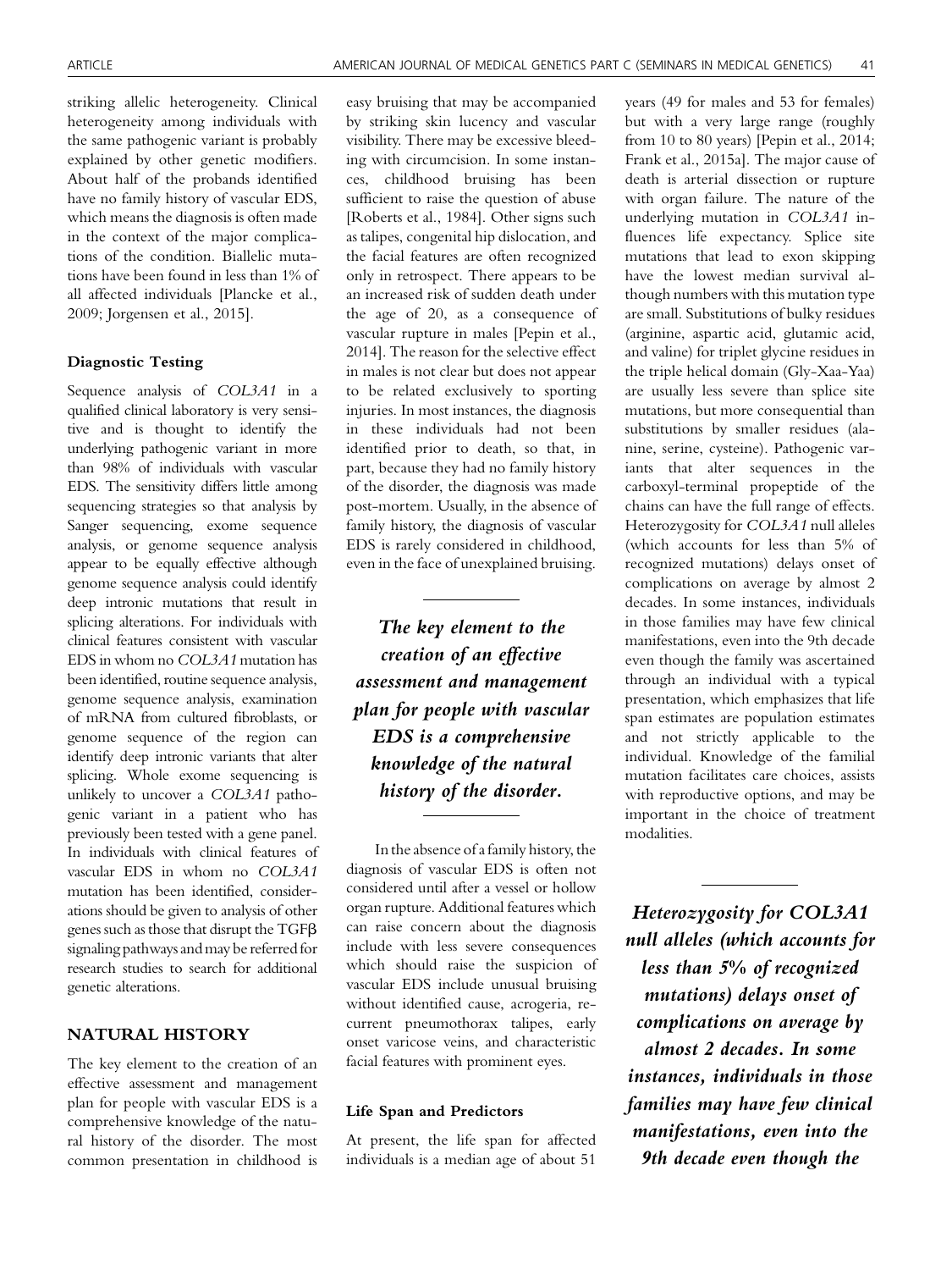family was ascertained through an individual with a typical presentation, which emphasizes that life span estimates are population estimates and not strictly applicable to the individual.

Bowel rupture is uncommon in early childhood, begins to be recognized in the late childhood, and continues as a risk into adulthood. Bowel rupture ultimately affects about 25–30% of individuals but rarely leads to death.

Spontaneous pneumothorax can also occur during the late childhood with a high risk of recurrence. Active interventions that range from simple needle aspiration to chest drain are often needed and surgical pleurectomy, bleb removal, or chemical pleurodesis may be necessary to control recurrent pneumothoraces.

## Pregnancy

The Kaplan–Meier survivals of women who have been pregnant and those who have not are similar [Murray et al., 2014]. However, disease-related complications during pregnancy remain the most common cause of death in women of childbearing age. Pregnancy is associated with death in about 5% of women and first pregnancies seem to account for 50% of those maternal pregnancy-related deaths [Pepin et al., 2014], but only a small number have complications that lead to death that are pregnancy specific (e.g., uterine rupture). The remainder die from arterial complications that are similar to those seen in non-pregnant women. Complications occur in about half the pregnancies and include premature rupture of membranes with preterm delivery, rare uterine rupture during labor, severe perineal tears, and antepartum and post-partum hemorrhage. Some of these complications may be avoided by delivery by cesarean.

## OVERALL MANAGEMENT

# Life Style—Sense and Sensibility

The goals of medical management are to minimize the likelihood of adverse events and to assure that quality of life is minimally impaired. The general approach to medical management includes the creation of an informed care team, the avoidance of activity choices that are likely to cause adverse effects, and the management of ordinary medical conditions where there is additional risk in individuals with vascular EDS such that this risk is minimized

In general, most of the usual aspects of daily living and recreational activities are within the expected possibilities. Collision sports and isometric activities are generally discouraged. There are examples of individuals who have played football, rugby, soccer, and water polo with only bruising occurring during the activity. However, there are rare deaths that can be attributed directly to the involvement in these activities. The increase risk for early death in young males does not seem to be explained by athletic activities in most individuals. The two concerns in high level sports activities are that the trauma of collisions can lead to vascular rupture and that rapid and recurrent increase in blood pressure and rate can compromise normal vascular structure and lead to dissection or rupture. Specific limits on the extent of activity are difficult to establish. The concept that to retain the capacity to converse with a partner during activity, good breath control while lifting, and light weights to retain tone and strength rather than building mass seem like appropriate guidelines. Weight limits depend not only on previous strength and fitness, but also on history of joint hypermobility, pain, and dislocations. Shoulder, hip, and knee injuries can be minimized by use of light resistance and/or weights. Aerobic fitness through mild to moderate conditioning exercises are encouraged, but with use of pools, stationary bicycle, elliptical trainers, or well cushioned treadmills. Running on hard surfaces and for long distances may

exacerbate foot, ankle, knee, and hip pain. Activities with rapid acceleration/ deceleration should be discouraged as these may increase the risk of vessel dissection.

## Creation of a Care Team

A frequent concern is that the physician does not know anything about this type of EDS. Given the rarity of vascular EDS, outside of medical geneticists, vascular surgeons, and cardiologists few clinicians would be expected to have had significant (any) experience with people with the disorder. With this in mind, at the time of diagnosis, an affected individual should be referred to a center in which there is both experience and expertise. The referral pattern will vary depending on the geographic region. In some settings, centers of excellence have been established and referral patterns institutionalized. This is the case in France and the United Kingdom and in European countries in which reference networks have been set up. In others, the search for an expert may be ad hoc and success not guaranteed. Consultation with the national or international peer groups or University Medical Centers or large free-standing clinical centers with large referral populations may help to identify clinicians with experience and knowledge.

Each individual with vascular EDS should have a primary physician, who acts as the care coordinator, and who is linked to a geneticist or other specialist with detailed knowledge of the disorder. The care team should include the primary care practitioner, a vascular surgeon, and a general surgeon. A genetic consultation will help in identifying possible affected relatives who should be offered cascade testing. The psycho–social impact of the disease is too often neglected and often requires psychological care. It is helpful to have backups, and the team members should be introduced to the patient and family. This team exists to care for the affected individual in the case of major complications, such as bowel rupture, arterial dissection or rupture. A clear protocol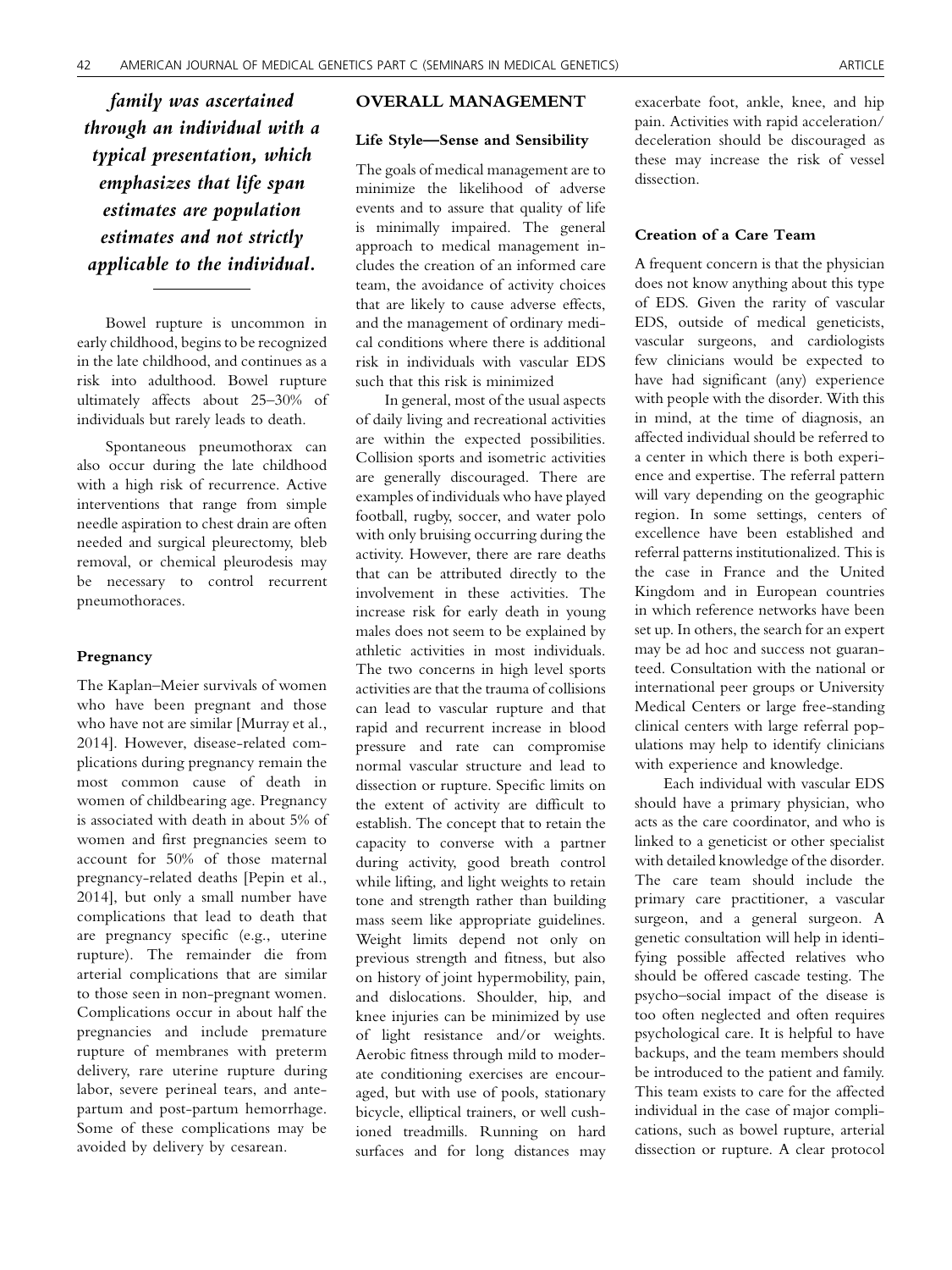should be created, the local emergency room or rooms should have data about the individual and both the affected individual and relevant family members should know the protocol for contact. A protocol for the emergency room evaluation needs to be established and the on-call caretakers must recognize the needs of the patient. Each affected individual should have letter or "passport"/Emergency Care Card to be carried and provided to the ER physicians at the time of consultation. Copies of such documents are available from several resources once the diagnosis has been established by genetic testing. For younger women planning pregnancy, a high risk team should be assembled that includes experienced obstetricians and vascular surgeons.

Each individual with vascular EDS should have a primary physician, who acts as the care coordinator, and who is linked to a geneticist or other specialist with detailed knowledge of the disorder. The care team should include the primary care practitioner, a vascular surgeon, and a general surgeon.

# Surveillance

The objective of surveillance is to identify the potential for complications before they occur and substitute a planned elective procedure in an experienced setting for an ad hoc approach that may occur in the closest available resource. Currently there are no guidelines for surveillance that have been created on an evidence-based formula and, as a consequence programs and institutions vary in their approach. These approaches range from no interim evaluations other than routine and directed physical examination following an interim medical history with perhaps some imaging of the aorta, to detailed assessment of the arterial tree by MRA or CTA on a periodic basis, usually yearly. Even in the latter settings, the criteria for intervention have not been well established and the use of endovascular stenting compared to open surgical replacement of arterial segments remains uncertain. It is hoped that data emerging from established centers with broad experience will provide wellvetted protocols for surveillance and intervention.

# TREATMENT

# Medical Intervention

The major target of medical intervention has been the maintenance of blood pressure in the normal or low normal range and prevention of surges in blood pressure with the intent to minimize the likelihood of arterial dissection or rupture. Over time, a variety of medications have been suggested that include diuretics, b-adrenergic blockers, angiotensin processing blockers or receptor blockers, and other antihypertensive agents that may depend on knowledge and experience of the clinician. Reports of only one systematic investigation of efficacy of any of these drugs is available, a trial of the mixed  $\beta$ 1 antagonist and  $\beta$ 2 agonist, celiprolol [Ong et al., 2010]. The study suggests that treatment of individuals with vascular EDS with the drug extends the time to vascular complications compared to those not treated. Selection of subjects was made on clinical grounds and the allocation to treatment or control was based on demographic and clinical criteria for the whole group. Part way through the study it was determined that for about a third of participants no COL3A1 mutation could be identified. Although individuals with COL3A1 mutations who were treated appeared to benefit in the secondary prevention of vascular events, the failure to determine if the comparison groups were equivalent compromises the ability to come to clear conclusions whether treatment with the drug can delay or prevention

of vascular events in people with vascular EDS. The drug has been used in this population in Europe and Great Britain (it is not yet available in the US) and it is hoped that analysis of those individuals can clarify whether and under what circumstances there is benefit.

# Surgical Intervention

#### Arterial events

Many symptomatic arterial events are dissections that are self-limiting and may not require radiologic intervention or surgery. In the case of arterial rupture, urgent repair by any possible means is required.

Not all dissections are symptomatic. Indeed, it is not uncommon to discover silent arterial defects during routine arterial monitoring [Frank et al., 2015a]. Symptoms of arterial dissection may be pain secondary to the tear in the arterial wall, to capsular stretch, or related to ischemia in organs or limbs located distal to the dissection. Locations that are commonly symptomatic are iliac and femoral arteries, mesenteric and celiac vessels, renal arteries, aorta (any location), and peripheral arteries of the limbs. Acute management of symptomatic dissection requires pain control, blood pressure control, and monitoring for signs of deterioration in case of ischemia. Anticoagulant or antiplatelet therapy may be required when there is a high risk of ischemia due to narrowing of the vessel or peripheral embolization. Given the risk of complication due to these therapies, their use is generally limited to a short period of time.

In the event of arterial rupture, interventional therapy may be indicated. Anatomically contained (partial) ruptures may be treated medically but require close monitoring to detect recurrent bleeding. Non-contained ruptures or clinically unstable aneurysms (pre-rupture) or false aneurysms most often require intervention. According to the location, interventional radiology or open surgery may be indicated, although invasive procedures may be more likely to provoke further morbidity. The nature of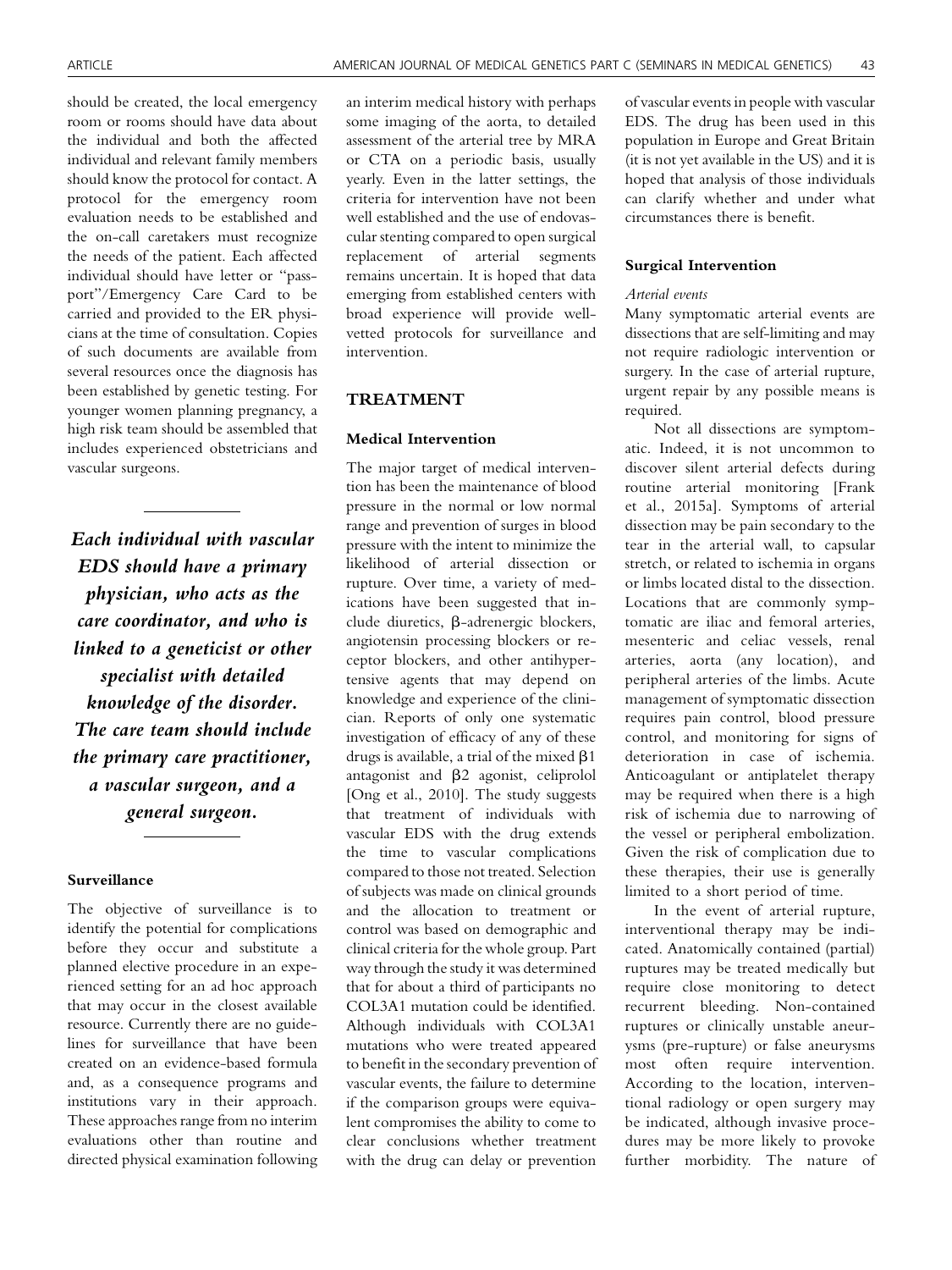treatment depends on the location of the arterial rupture. Often occlusion by embolization of the bleeding artery is necessary.

The best setting for vascular surgery is the planned repair of aneurysms and dissecting aneurysms, especially those affecting the aorta or iliac vessels. Open intervention however requires specific repair techniques because of the inherent vessel friability and should be avoided as much as possible.

# Repeated arterial events

Patients with symptomatic arterial events may present during the acute phase of their dissection/rupture with repeated arterial accidents in distant arterial territories in the hours/days following the initial event. The risk of secondary accidents may increase with the severity of the initial event, the length of the hospital stay, the invasive character of treatment, and the extent of fluid overload. No specific causal factors have been formally identified to explain these events.

We suggest a protocol of "permissive hypotension" in which hypotension is permitted as long as it does not compromise intellectual or other organ function, the avoidance of inotropic agents, and the judicious use of IV fluids to increase pressure. Additional precautions are required with indwelling catheters because of the risk to the integrity of vascular or organ walls.

#### Evaluation

Evaluation at the time of emergency referral depends on the signs and symptoms. In general, non-invasive evaluation of the abdomen, chest, and head are preferred using MRI, CT, and venous angiographic approaches to understand blood loss. Use of arteriography with high pressure injection is generally avoided because of the risk of further vascular injury. Some vascular events can be dealt with effectively with embolization [Brooke et al., 2010; Okada et al., 2014]. Although covered stents are being placed in life-threatening situations to forestall active bleeding, it is not known if and how arteries will

withstand the pressure of the stents over the long course. Aneurysmal dilation may occur in some while others may require open surgical intervention.

Bowel rupture almost always requires surgical intervention and usually leads to isolation of the distal bowel, removal of the ruptured segment, and creation of a colostomy. Repair of colostomy has become more commonplace and is frequently successful. Recurrent surgery may be associated with ilio-colic fistula formation and subtotal colectomy may prevent further colonic ruptures [Frank et al., 2015a]. This possibility could be discussed at the time of the first colonic rupture if the diagnosis of vascular Ehlers–Danlos syndrome has been established.

# ORGAN SYSTEM INVOLVEMENT

# Cardiac

There is no increased risk of cardiac valvular abnormalities or structural cardiac defects. Mitral valve prolapse probably occurs at the same frequency as in the general population. There is an increased risk of coronary artery dissection and, as a consequence, myocardial infarction [Pepin et al., 2014]. In the event of myocardial infarct, there is an increased risk of ventricular rupture and pericardial tamponade with sudden death. Non-MI related mitral valve papillary muscle rupture has been described in vascular EDS patients.

# Gastrointestinal

The most common complication is spontaneous rupture of the colon, usually the sigmoid [Pepin et al., 2014; Frank et al., 2015a]. The clinical presentation is one of rapid crescendo of unremitting pain, generally in the lower left quadrant. Treatment is similar to that in individuals without vascular EDS and generally leads to colostomy which can be successfully reversed a few months after the initial event without further complications. Recurrence is more frequent than in the non-EDS population and may lead to partial colectomy. Awareness of the genetic diagnosis may help to shape care.

Small bowel rupture appearsto be less common and may in some result from intramural hemorrhage and in others as a consequence of adhesions from previous surgery. Fistula formation is not uncommon following abdominal surgery and may lead to rapid transit time and problems with nutrition. Surgical intervention with partial bowel resection can be successful.

Esophageal and gastric rupture have also been reported [Reis et al., 1998].

## Pulmonary

Spontaneous pneumothorax is seen in 12% of individuals, often as a first manifestation. It is not clear if there is a male predominance as there is with the idiopathic presentation. Rupture of pulmonary blebs is probably the major cause of pneumothorax.

Spontaneous pneumothorax is seen in 12% of individuals, often as a first manifestation. It is not clear if there is a male predominance as there is with the idiopathic presentation. Rupture of pulmonary blebs is probably the major cause of pneumothorax.

Spontaneous pulmonary hemorrhage resulting in hemoptysis is a rare complication and can result from rupture of small pulmonary vascular nodules or arteriovenous fistulae [Ishiguro et al., 2009; Kawabata et al., 2010].

Treatment of this complication follows the same pathways as for those without vascular EDS.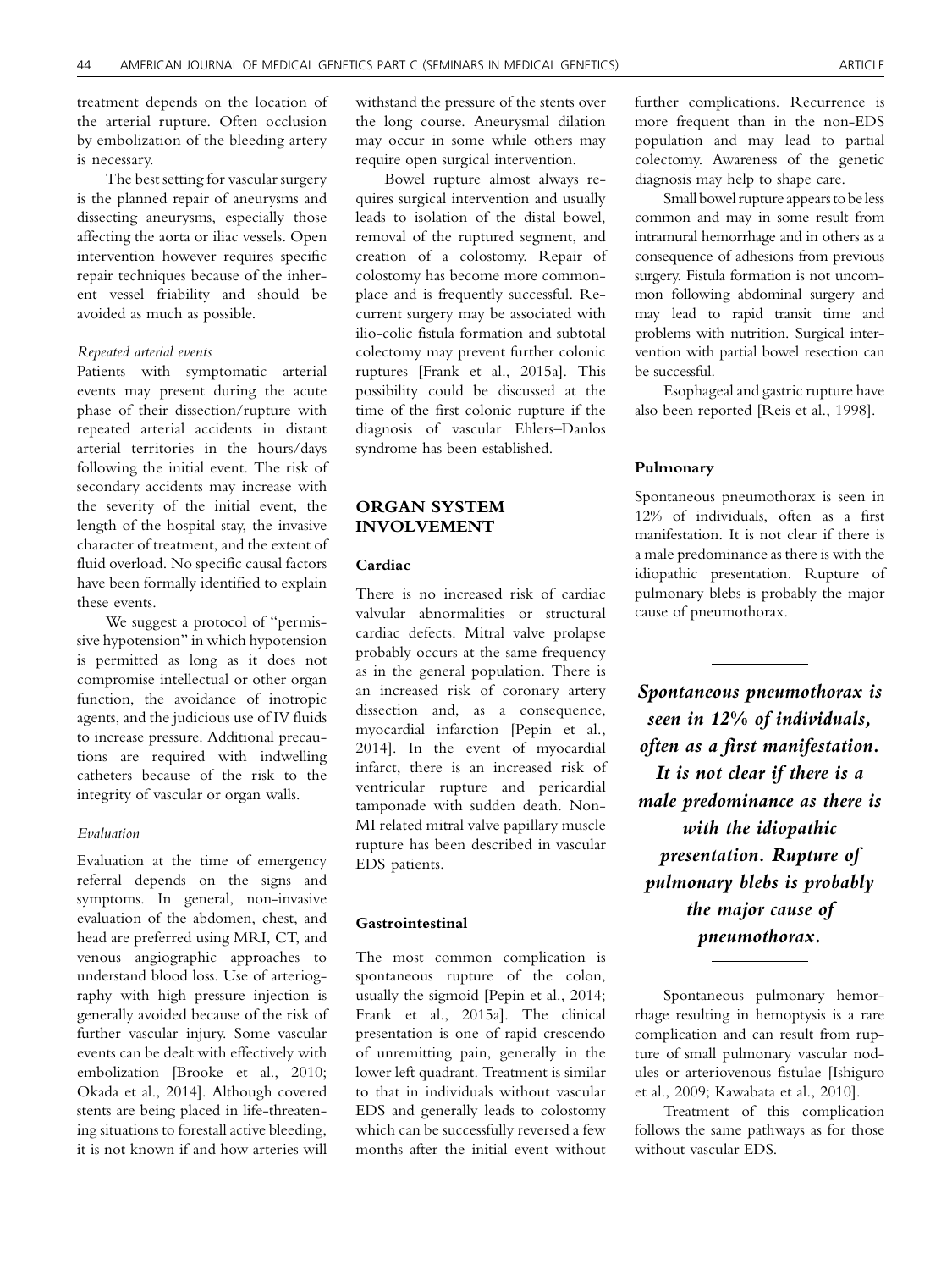## Vascular

Superficial venous insufficiency (SVI) is more prevalent in patients with vascular EDS than in the general population (37% vs. 17–23%; Frank et al., 2015b). SVI is characterized by its precocity (44% of patients with SVI declare their venous disease before the age of 20 years; Frank et al., 2015a) and is characterized by the early presence of significant (>3 mm) varicose veins (stage C2 CEAP). Vein stripping may result in extensive vascular damage (femoral vein/artery rupture) and/or in uncontrolled bleeding and should therefore be avoided. Commonly however, the early onset of SVI competes with the first vascular EDS-related events and thus the genetic diagnosis of the patient's condition. Because of this, it is not rare that the diagnosis of vEDS is suspected after an unusually complicated surgical stripping. Therapy primarily consists in medical compression. Endovenous laser or radiofrequency endovenous thermal ablation have been successfully reported in patients with vEDS [Okada et al., 2014; Frank et al., 2016]. In countries where it is available, foam sclerotherapy may also be a complementary or alternate treatment.

## Skin

Although thin skin with readily visible venous patterning is one of the typical features described in individuals with vascular EDS, it is often a subtle finding and bruising that is not explained by trauma is more common. Acrogeria is uncommon and usually accompanies mutations that appear near the carboxyl-terminal end of the triple helical domain. Bruising may increase with aspirin or non-steroidal antiinflammatory medications and certain in the presence of anti-coagulant treatment. Alopecia occurs inconstantly but can be striking in some women.

## Musculoskeletal

Height varies through the normal range although small for family may be more common. Congenital hip dislocation is increased as is congenital talipes and limb reduction defects (perhaps secondary to amputations by amniotic bands) [Young et al., 1985] when compared to the average population but these alone are generally insufficient to warrant diagnostic testing.

Distal joint contractures occur in a small proportion of individuals, these are progressive and can be disabling.

There also appears to be an increase in the relative frequency of muscle and tendon rupture, but these data have not been aggregated.

# Ocular

Carotid cavernous fistula: Globe protrusion as a consequence of retrograde arterial flow through the venous system around the globe occurs as a result of "carotid-cavernous sinus fistula" formation and is a medical emergency. This may be recognized by the affected individual because of sudden onset of a swishing sound in the temporal region of the head followed by injection of the veins of the eye, pain around the eye, and protrusion with slow loss of visual acuity. The only treatment is closure of the fistula, usually by an arterial catheter and coiling or occlusion of the carotid proximal to the fistula [Halbach et al., 1990; Linfante et al., 2015].

Subtle globe protrusion is also a common feature of the "characteristic facial appearance" and may result in failure to completely close the lids during sleep with recurring conjunctivitis.

Keratoconus, thinning of the cornea, is a very rare feature of vascular EDS but the frequency has not been determined. The diagnosis requires measure of the corneal thickness and architecture. It can lead to sufficient visual distortion that cannot be well treated with contact lenses so that the only effective remedy is corneal transplant, which has been successful. Retinal disorders do not appear with increased frequency. Keratoconus, globe rupture, and blue sclerae are features of a different type of EDS that results from mutations in two separate genes (ZNF469 and CHST14) [Rohrbach et al., 2013; Kosho, 2016]. Globe rupture is not a feature of vascular EDS. Isolated keratoconus is a rare disorder that does not appear to result from

mutations in COL3A1 or the other Ehlers–Danlos-related genes. Isolated keratoconus may be more frequent than vascular EDS.

## Oral

The most common oral problem is gum fragility with bleeding after brushing or flossing [Ferré et al., 2012]. In some individuals, there is marked loss of gingival tissue with recession that can lead to tooth loss. This may lead to confusion about the diagnosis and raise the concern of the periodontal form of EDS [Kapferer-Seebacher et al., 2016]. Therapy is limited to fastidious oral hygiene but even that may not be sufficient to safe guard gingival integrity.

Hyperlaxity of the temporomandibular articulation can also result in repetitive subluxations and pains.

## Renal

Intrinsic renal disease is not increased. The major renal concern results from renal artery dissection that may lead to diminished renal blood flow, loss of renal parenchyma, and renal hypertension. In some instances, stenting of the stenotic vascular regions can restore flow and result in normalization of blood pressure (unlikely approach in these patients in clinical practice). In others, appropriate and aggressive treatment of blood pressure to maintain the normal range is indicated, in first instance with a blocker of the renin angiotensin system (ACEI, ARB).

## Genitourinary

There do not appear to be specific genitourinary complications. Iatrogenic bladder perforation has been reported during C-section.

# ANIMAL MODELS

Currently there are two available mouse models for vascular EDS, both are homozygous or heterozygous nulls which represent only about 5% or less of all known instances of human vascular EDS [Liu et al., 1997; Cooper et al.,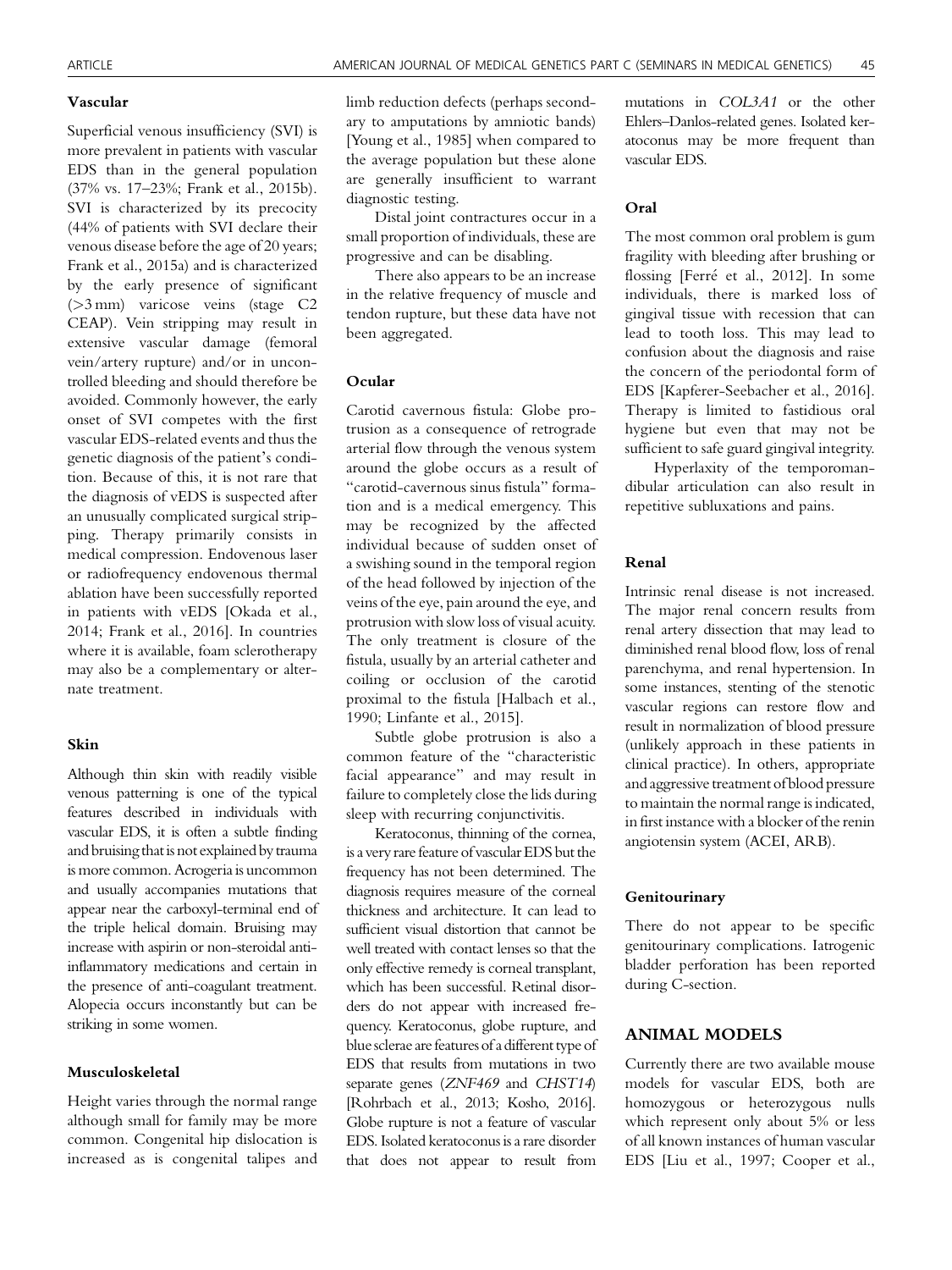2010; Smith et al., 2011]. In these models, a very small proportion of the homozygotes survive until birth and then they uniformly develop arterial ruptures and died by about 6 months of age. Hypertension converts an asymptomatic heterozygote to one that develops large arterial rupture. In one model, use of doxycycline to inhibit matrix metalloproteinases appeared to change the arterial topography but the effect on aortic rupture was unclear. Animal models with missense and splicing mutations are currently under investigation.

# FUTURE NEEDS

Vascular EDS is an uncommon genetically homogeneous, but with substantial allelic heterogeneity, disorder (perhaps as frequent as 1/50,000) that results from pathogenic variants in COL3A1. There is no consensus on the best practice for medical surveillance, for medical intervention, or for surgical intervention. In part, these limitations result from the rarity of the disorder, the difficulty in assembling clinical data, and the relative paucity of natural history data. The following pathways may lead to better diagnosis, management, and treatment:

- make educational materials about the disorder available to the medical community: Undergraduate medical education, medical and surgical teaching programs, and ER facilities,
- collect all sequence data from testing laboratories and facilitate contact with all individuals with pathological variants and those with VUS for follow-up,
- create centers of excellence to provide expert periodic evaluation to develop standardized care, surveillance, and intervention,
- assist in the provision of local "care teams" for each individual identified,
- create an international web-based registry of individuals with vascular EDS with permission to contact and recontact for both clinical information and involvement in clinical trials,
- promote international cooperation and collaboration through yearly

scientific/clinical meetings in revolving venues,

- use registry and other clinical data to provide clear natural history descriptions,
- create animal models with common types of mutations—heterozygous substitutions for glycine in the triple helical domain and splice site mutations,
- identify or develop "biomarkers" for surveillance (enrollment closed),
- develop clinical trials for small molecular intervention (enrollment about to begin), and
- develop models for genetic intervention.

# Summary of Management Recommendations

- $\bullet$  identify causative variants in COL3A1 prior to application of diagnosis,
- modulate life style to minimize injury, risk of vessel/organ rupture,
- identify and create care team,
- provide individual plans for emergency care ("vascular EDS passport") with diagnosis and management plan for use when traveling,
- centralize management at centers of excellence (experience) when feasible,
- maintain blood pressure in the normal range and treat hypertension aggressively, and
- surveillance of vascular tree by doppler ultrasound, CTA (low radiation alternatives) or MRA if feasible on an annual basis.

## REFERENCES

- Brooke BS, Arnaoutakis G, McDonnell NB, Black JH. 2010. Contemporary management of vascular complications associated with Ehlers–Danlos syndrome. J Vasc Surg 51:131–138.Discussion 138–139.
- Cooper TK, Zhong Q, Krawczyk M, Tae HJ, Müller GA, Schubert R, Myers LA, Dietz HC, Talan MI, Briest W. 2010. The haploinsufficient Col3a1 mouse as a model for vascular Ehlers–Danlos syndrome. Vet Pathol 47:1028–1039.
- Ferré FC, Frank M, Gogly B, Golmard L, Naveau A, Cherifi H, Emmerich J, Gaultier F, Berdal A, Jeunemaitre X, Fournier BP. 2012. Oral phenotype and scoring of vascular Ehlers-Danlos syndrome: A case-control study. BMJ Open 2:e000705.
- Frank M, Albuisson J, Ranque B, Golmard L, Mazzella J, Bal-Theoleyre L, Fauret A, Mirault T, Denarie N, Mousseaux E,

Boutouyrie P, Fiessinger J, Emmerich J, Messas E, Jeunemaitre X. 2015a. The type of variants at the COL3A1 gene associates with the phenotype and severity of vascular Ehlers–Danlos syndrome. Eur J Hum Genet 23:1657–1664.

- Frank M, Says J, Denarie N, Messas E. 2015b. Natural history of superficial venous insufficiency in patients with vascular Ehlers-Danlos syndrome. Phleb Ann Vasc 68:34–40.
- Frank M, Says J, Denarie N, Sapoval M, Messas E. 2016. Successful segmental thermal ablation of varicose saphenous veins in a patient with confirmed vascular Ehlers-Danlos syndrome. Phlebology 31:222–224.
- Halbach VV, Higashida RT, Dowd CF, Barnwell SL, Hieshima GB. 1990. Treatment of carotid-cavernous fistulas associated with Ehlers–Danlos syndrome. Neurosurgery 26:1021–1027.
- Ishiguro T, Takayanagi N, Kawabata Y, Matsushima H, Yoshii Y, Harasawa K, Yamaguchi S, Yoneda K, Miyahara Y, Kagiyama N, Tokunaga D, Aoki F, Saito H, Kurashima K, UbukataM, Yanagisawa T, Sugita Y, Okita H, Hatamochi A. 2009. Ehlers–Danlos syndrome with recurrent spontaneous pneumothoraces and cavitary lesion on chest X-ray as the initial complications. Intern Med 48:717–722.
- Jorgensen A, Fagerheim T, Rand-Hendriksen S, Lunde PI, Vorren TO, Pepin MG, Leistritz DF, Byers PH. 2015. Vascular Ehlers–Danlos syndrome in siblings with biallelic COL3A1 sequence variants and marked clinical variability in the extended family. Eur J Hum Genet 23:796–802.
- Kapferer-Seebacher I, Pepin M, Werner R, Aitman TJ, Nordgren A, Stoiber H, Thielens N, Gaboriaud C, Amberger A, Schossig A, Gruber R, Giunta C, Bamshad M, Björck E, Chen C, Chitayat D, Dorschner M, Schmitt-Egenolf M, Hale CJ, Hanna D, Hennies HC, Heiss-Kisielewsky I, Lindstrand A, Lundberg P, Mitchell AL, Nickerson DA, Reinstein E, Rohrbach M, Romani N, Schmuth M, Silver R, Taylan F, Vandersteen A, Vandrovcova J, Weerakkody R, Yang M, Pope FM, Byers PH, Zschocke J; Consortium MBoPE. 2016. Periodontal Ehlers– Danlos syndrome is caused by mutations in C1R and C1S, which encode subcomponents C1r and C1s of complement. Am J Hum Genet 99:1005–1014.
- Kawabata Y, Watanabe A, Yamaguchi S, Aoshima M, Shiraki A, Hatamochi A, Kawamura T, Uchiyama T, Fukuda Y. 2010. Pleuropulmonary pathology of vascular Ehlers– Danlos syndrome: Spontaneous laceration, haematoma, and fibrous nodules. Histopathology 56:944–950.
- Kosho T. 2016. CHST14/D4ST1 deficiency: New form of Ehlers–Danlos syndrome. Pediatr Int 58:88–99.
- Linfante I, Lin E, Knott E, Katzen B, Dabus G. 2015. Endovascular repair of direct carotidcavernous fistula in Ehlers–Danlos type IV. J Neurointerv Surg 7:e3.
- Liu X, Wu H, Byrne M, Krane S, Jaenisch R. 1997. Type III collagen is crucial for collagen I fibrillogenesis and for normal cardiovascular development. Proc Natl Acad Sci USA 94:1852–1856.